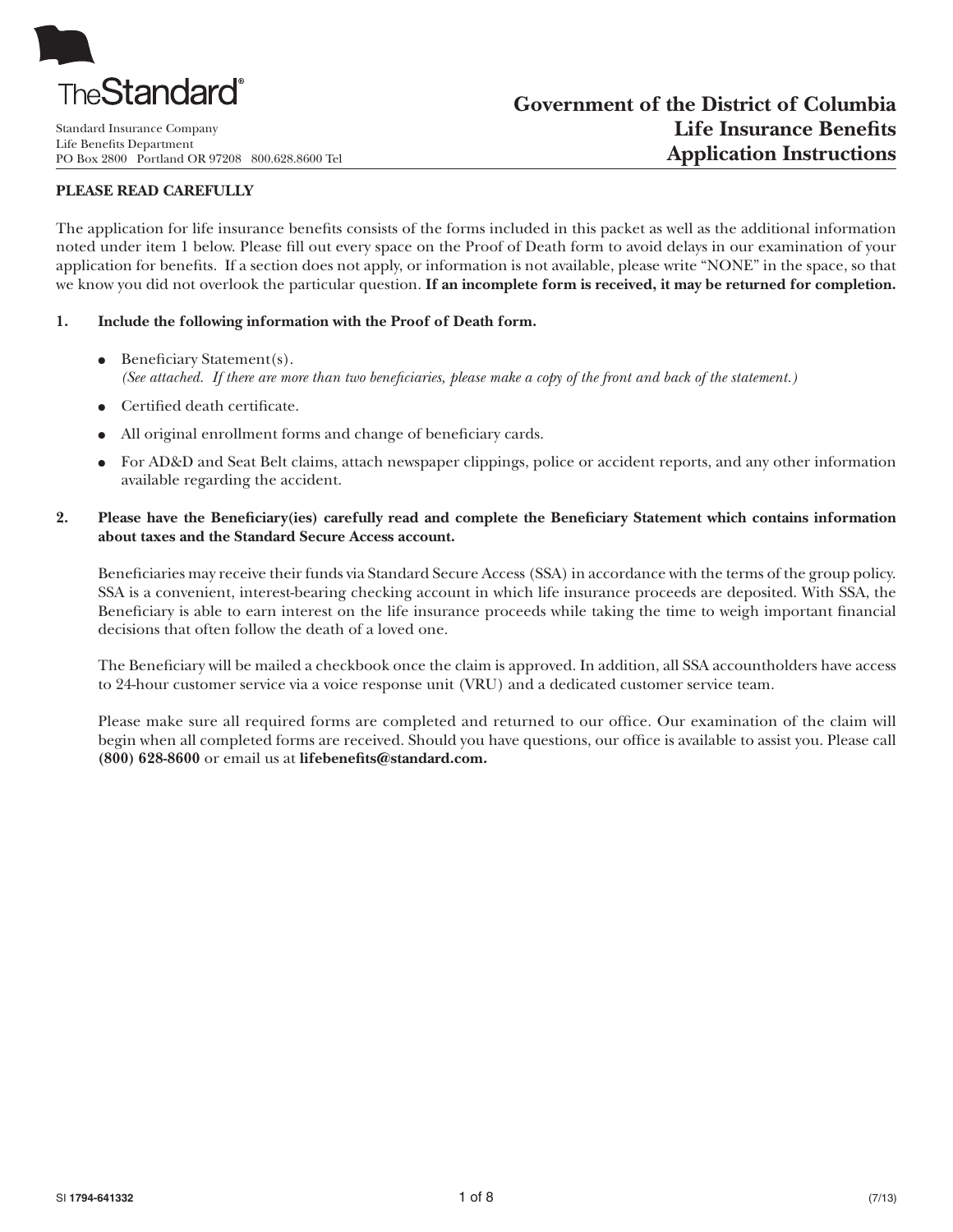**Reset**

### *Forms may be returned for unanswered questions.*

| Name of Deceased:                                                                                                                                                                                                                                                                       |                                                                                                                                                                                                                                                                                                                     |          |               | Effective Date of Member's Insurance:         |                  |               |                 |
|-----------------------------------------------------------------------------------------------------------------------------------------------------------------------------------------------------------------------------------------------------------------------------------------|---------------------------------------------------------------------------------------------------------------------------------------------------------------------------------------------------------------------------------------------------------------------------------------------------------------------|----------|---------------|-----------------------------------------------|------------------|---------------|-----------------|
|                                                                                                                                                                                                                                                                                         |                                                                                                                                                                                                                                                                                                                     |          |               |                                               |                  |               |                 |
| Social Security Number:                                                                                                                                                                                                                                                                 |                                                                                                                                                                                                                                                                                                                     |          |               | Date of Membership/Employment:                |                  |               |                 |
| Date of Birth:                                                                                                                                                                                                                                                                          |                                                                                                                                                                                                                                                                                                                     |          |               |                                               |                  |               |                 |
| Date of Death:                                                                                                                                                                                                                                                                          |                                                                                                                                                                                                                                                                                                                     |          |               |                                               |                  |               |                 |
| If Dependent Claim, Name of Member:                                                                                                                                                                                                                                                     |                                                                                                                                                                                                                                                                                                                     |          |               | Are Premiums Current for Member or Dependent? |                  |               |                 |
|                                                                                                                                                                                                                                                                                         |                                                                                                                                                                                                                                                                                                                     |          |               | $\Box$ Yes $\Box$ No                          |                  |               |                 |
| <b>Group Policy Number:</b>                                                                                                                                                                                                                                                             |                                                                                                                                                                                                                                                                                                                     |          |               | Monthly or annual salary:<br>\$               |                  |               |                 |
| 641332                                                                                                                                                                                                                                                                                  |                                                                                                                                                                                                                                                                                                                     |          |               |                                               |                  |               |                 |
| Insurance Class (see contract):                                                                                                                                                                                                                                                         |                                                                                                                                                                                                                                                                                                                     |          |               |                                               |                  |               |                 |
| Amount of insurance claimed:                                                                                                                                                                                                                                                            |                                                                                                                                                                                                                                                                                                                     |          |               |                                               |                  |               |                 |
| <b>Basic Life</b>                                                                                                                                                                                                                                                                       |                                                                                                                                                                                                                                                                                                                     |          |               |                                               |                  |               |                 |
| <b>Additional Life</b>                                                                                                                                                                                                                                                                  | $\frac{1}{2}$ $\frac{1}{2}$ $\frac{1}{2}$ $\frac{1}{2}$ $\frac{1}{2}$ $\frac{1}{2}$ $\frac{1}{2}$ $\frac{1}{2}$ $\frac{1}{2}$ $\frac{1}{2}$ $\frac{1}{2}$ $\frac{1}{2}$ $\frac{1}{2}$ $\frac{1}{2}$ $\frac{1}{2}$ $\frac{1}{2}$ $\frac{1}{2}$ $\frac{1}{2}$ $\frac{1}{2}$ $\frac{1}{2}$ $\frac{1}{2}$ $\frac{1}{2}$ |          |               |                                               |                  |               |                 |
| Accidental Death \$                                                                                                                                                                                                                                                                     |                                                                                                                                                                                                                                                                                                                     |          |               |                                               |                  |               |                 |
| Member also had the following claims with Standard Insurance Company:<br>(check all that apply)                                                                                                                                                                                         |                                                                                                                                                                                                                                                                                                                     |          |               | Member was: (check all that apply)            |                  |               |                 |
| $\Box$ Waiver of Premium<br>$\Box$ Long Term Disability                                                                                                                                                                                                                                 |                                                                                                                                                                                                                                                                                                                     |          |               | $\Box$ Full-time                              | $\Box$ Union     | $\Box$ Hourly |                 |
| $\Box$ Short Term Disability                                                                                                                                                                                                                                                            |                                                                                                                                                                                                                                                                                                                     |          |               | $\Box$ Part-time                              | $\Box$ Non-Union |               | $\Box$ Salaried |
|                                                                                                                                                                                                                                                                                         |                                                                                                                                                                                                                                                                                                                     |          |               | $\Box$ Commissioned                           | $\Box$ Active    |               | $\Box$ Retired  |
| <b>Name of Beneficiary</b>                                                                                                                                                                                                                                                              | <b>Social Security No.</b>                                                                                                                                                                                                                                                                                          | Relation | Date of Birth |                                               | Address*         | <b>Phone</b>  |                 |
|                                                                                                                                                                                                                                                                                         |                                                                                                                                                                                                                                                                                                                     |          |               |                                               |                  |               |                 |
|                                                                                                                                                                                                                                                                                         |                                                                                                                                                                                                                                                                                                                     |          |               |                                               |                  |               |                 |
|                                                                                                                                                                                                                                                                                         |                                                                                                                                                                                                                                                                                                                     |          |               |                                               |                  |               |                 |
|                                                                                                                                                                                                                                                                                         |                                                                                                                                                                                                                                                                                                                     |          |               |                                               |                  |               |                 |
| *If the mailing address is a PO Box, we must have a street address in addition to the PO Box mailing address.                                                                                                                                                                           |                                                                                                                                                                                                                                                                                                                     |          |               |                                               |                  |               |                 |
| Remarks:                                                                                                                                                                                                                                                                                |                                                                                                                                                                                                                                                                                                                     |          |               |                                               |                  |               |                 |
| In addition to this form, the following items are required:                                                                                                                                                                                                                             |                                                                                                                                                                                                                                                                                                                     |          |               |                                               |                  |               |                 |
| • Beneficiary Statement.<br>• Certified death certificate.<br>• Original enrollment forms and any subsequent beneficiary changes.<br>For AD&D and Seat Belt Claims, newspaper clippings, police and<br>accident reports, or other information regarding the accident.<br>Acknowledgment |                                                                                                                                                                                                                                                                                                                     |          |               |                                               |                  |               |                 |
| I hereby certify that the answers I have made to the foregoing questions are both complete and true to the best of my knowledge and belief. I acknowledge<br>that I have read the fraud notice on page 3 of this form.                                                                  |                                                                                                                                                                                                                                                                                                                     |          |               |                                               |                  |               |                 |
|                                                                                                                                                                                                                                                                                         |                                                                                                                                                                                                                                                                                                                     |          |               |                                               |                  |               |                 |
| Signature of Benefit Administrator<br>Date                                                                                                                                                                                                                                              |                                                                                                                                                                                                                                                                                                                     |          |               | Name of Employer or Association               |                  |               |                 |
| Benefit Administrator's Name (Please print)                                                                                                                                                                                                                                             | <b>Street Address</b>                                                                                                                                                                                                                                                                                               |          |               |                                               |                  |               |                 |
| Phone No.                                                                                                                                                                                                                                                                               |                                                                                                                                                                                                                                                                                                                     |          |               | City                                          | State            |               | Zip Code        |
| Payments paid via SSA will be sent directly to beneficiary, payments paid via check will be sent to policyholder, unless requested otherwise.                                                                                                                                           |                                                                                                                                                                                                                                                                                                                     |          |               |                                               |                  |               |                 |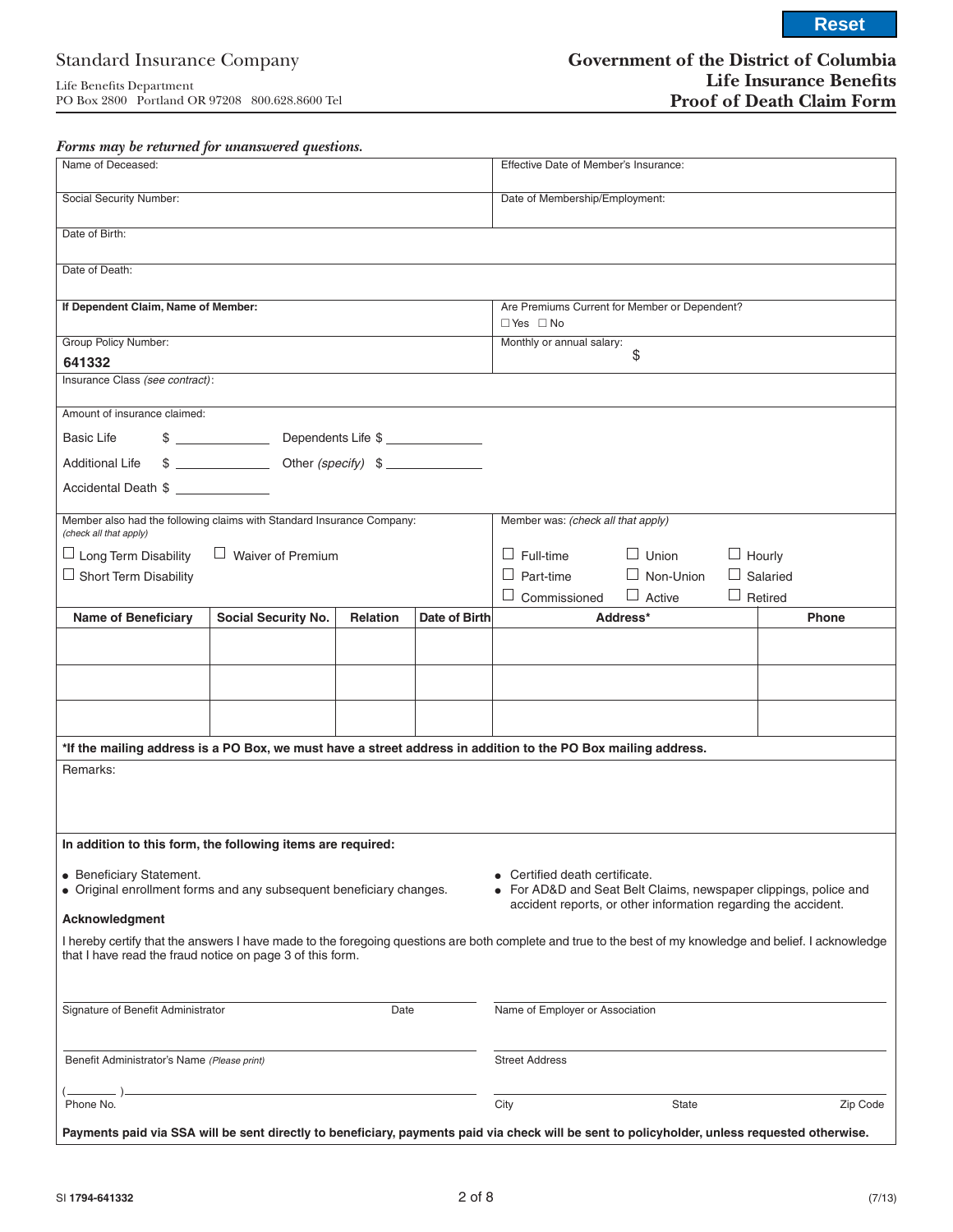Some states require us to provide the following information to you:

#### **ALABAMA, MARYLAND AND RHODE ISLAND RESIDENTS**

Any person who knowingly or willfully presents a false or fraudulent claim for payment of a loss or benefit or who knowingly or willfully presents false information in an application for insurance is guilty of a crime and may be subject to fines and confinement in prison.

#### **CALIFORNIA RESIDENTS**

For your protection, California law requires the following to appear on this form: Any person who knowingly presents a false or fraudulent claim for the payment of a loss is guilty of a crime and may be subject to fines and confinement in state prison.

#### **COLORADO RESIDENTS**

It is unlawful to knowingly provide false, incomplete or misleading facts or information to an insurance company for the purpose of defrauding or attempting to defraud the company. Penalties may include imprisonment, fines, denial of insurance, and civil damages. Any insurance company or agent of an insurance company who knowingly provides false, incomplete, or misleading facts or information to the policyholder or claimant for the purpose of defrauding or attempting to defraud the policyholder or claimant with regard to a settlement or award payable from insurance proceeds shall be reported to the Colorado division of insurance within the department of regulatory agencies.

#### **DISTRICT OF COLUMBIA RESIDENTS**

WARNING: It is a crime to provide false or misleading information to an insurer for the purpose of defrauding the insurer or any other person. Penalties include imprisonment and/or fines. In addition, an insurer may deny insurance benefits, if false information materially related to a claim was provided by the applicant.

#### **FLORIDA RESIDENTS**

Any person who knowingly and with intent to injure, defraud or deceive an insurance company, files a statement of claim or an application containing false, incomplete or misleading information is guilty of a felony of the third degree.

#### **NEW JERSEY RESIDENTS**

Any person who knowingly files a statement of claim containing any false or misleading information is subject to criminal and civil penalties.

#### **NEW YORK RESIDENTS**

Any person who knowingly and with intent to defraud any insurance company or other person files an application for insurance or statement of claim containing any materially false information, or conceals for the purpose of misleading, information concerning any fact material thereto, commits a fraudulent insurance act, which is a crime, and shall also be subject to a civil penalty not to exceed five thousand dollars and the stated value of the claim for each such violation.

#### **PENNSYLVANIA RESIDENTS**

Any person who knowingly and with intent to defraud any insurance company or other person files an application for insurance or statement of claim containing any materially false information or conceals for the purpose of misleading, information concerning any fact material thereto commits a fraudulent insurance act, which is a crime and subjects such person to criminal and civil penalties.

## **ALL OTHER RESIDENTS**

Some states require us to inform you that any person who knowingly and with intent to injure, defraud or deceive an insurance company, or other person, files a statement containing false or misleading information concerning any fact material hereto commits a fraudulent insurance act which is subject to civil and/or criminal penalties, depending upon the state. Such actions may be deemed a felony and substantial fines may be imposed.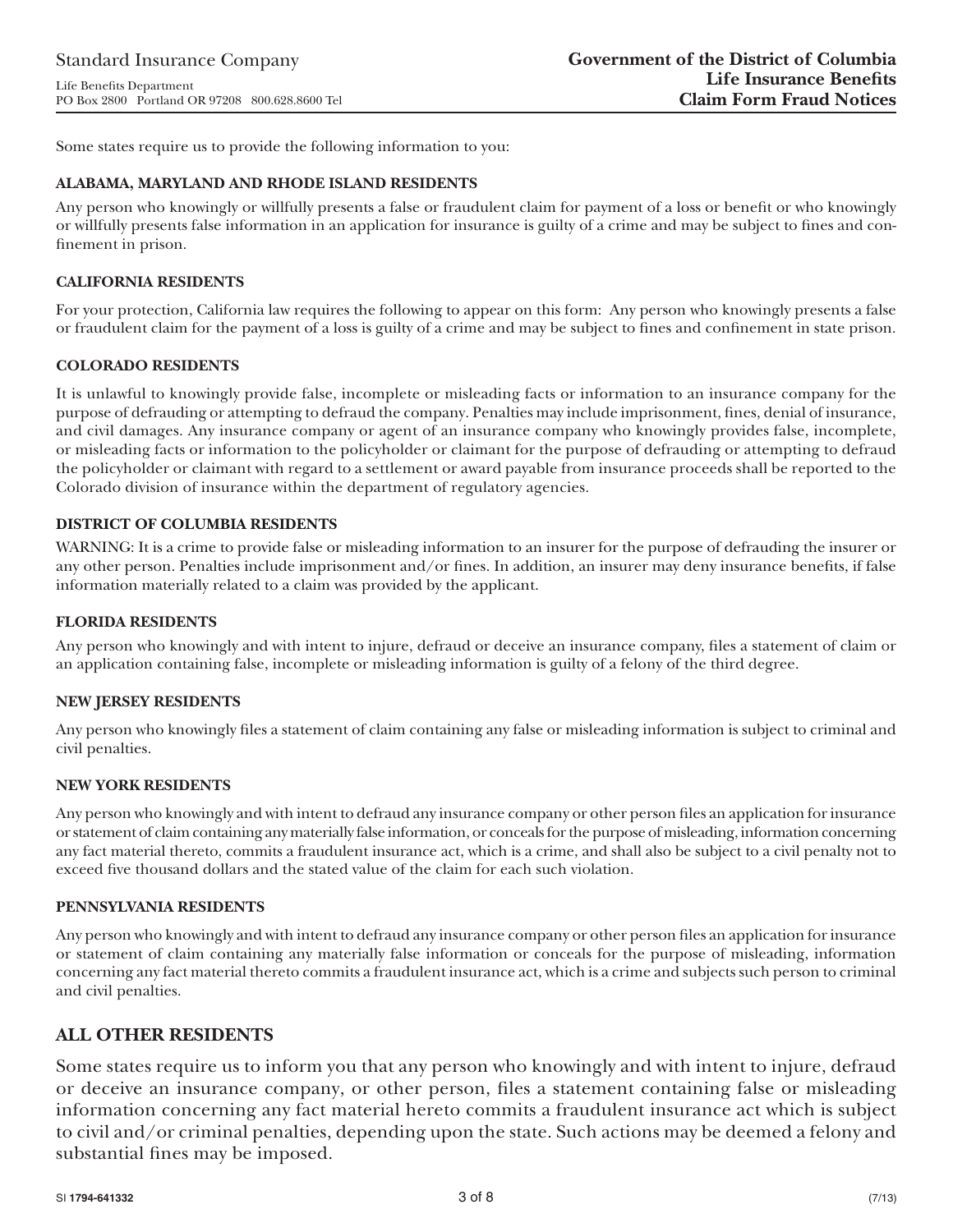#### **Tax Information**

Under the Federal Income Tax law, we are required to request that you *(as the payee)* provide Standard Insurance Company *(as payor)* with your correct Social Security Number or Taxpayer Identification Number.

Please read and complete the following information in order to comply with Federal Income Tax law.

#### Certification — Under Penalties Of Perjury, I Certify That:

- 1. The number shown on this form is my correct Social Security/Taxpayer Identification Number *(or I am waiting for a number to be issued to me)*, **and**
- 2. I am not subject to backup withholding because (a) I am exempt from backup withholding, or (b) I have not been notified by the Internal Revenue Service (IRS) that I am subject to backup withholding as a result of a failure to report all interest or dividends, or (c) the IRS has notified me that I am no longer subject to backup withholding.

**Certification Instructions —** You must cross out item (2) if you have been notified by the IRS that you are currently subject to backup withholding because of underreporting interest or dividends on your tax return.

#### **Method Of Payment —**

#### **1. Payment by Check**

Funds under \$25,000, and for policies issued in and for residents of California, Florida, Kentucky, Louisiana, Maryland and Rhode Island, payment will be made in a lump sum, by check to the policyholder unless requested otherwise.

#### **2. Payment by SSA**

Beneficiaries may receive their funds of \$25,000 and above via Standard Secure Access (SSA) in accordance with the terms of **the group policy. SSA is a convenient, interest-bearing checking account in which life insurance proceeds are deposited. With**  SSA, you are able to earn interest on the life insurance proceeds while taking the time to weigh important financial decisions **that often follow the death of a loved one.**

The Beneficiary will be mailed a checkbook, once the claim is approved. In addition, all SSA accountholders have access to 24-hour customer service via a voice response unit (VRU) and a dedicated customer service team.

If you decide to assign a portion of your benefits to a funeral home, please include a notarized assignment form *(supplied by the funeral home)* and an itemized copy of the funeral bill. A separate check for the amount of the assignment will be delivered directly to the funeral home.

| Acknowledgement                                                                                                                                                                                                        |                             |                                               |          |  |  |
|------------------------------------------------------------------------------------------------------------------------------------------------------------------------------------------------------------------------|-----------------------------|-----------------------------------------------|----------|--|--|
| I hereby certify that the answers I have made to the foregoing questions are both complete and true to the best of my knowledge and belief. I acknowledge<br>that I have read the fraud notice on page 6 of this form. |                             |                                               |          |  |  |
| Signature of Beneficiary (please use dark ink and sign as you would a check)                                                                                                                                           | Relationship to Deceased    |                                               |          |  |  |
| Name (please print)                                                                                                                                                                                                    | Date of Birth               |                                               |          |  |  |
| Social Security Number (required)                                                                                                                                                                                      |                             |                                               |          |  |  |
| Mailing Address (if this is a PO Box, a street address is required)                                                                                                                                                    | City                        | <b>State</b>                                  | Zip Code |  |  |
| Street Address (only if your mailing address is a PO Box)                                                                                                                                                              | City                        | State                                         | Zip Code |  |  |
| Work Phone No.                                                                                                                                                                                                         | Home Phone No.              |                                               |          |  |  |
| This Portion For Use By Standard Insurance Company Only                                                                                                                                                                |                             |                                               |          |  |  |
|                                                                                                                                                                                                                        | Policy No.(s) 641332        |                                               |          |  |  |
|                                                                                                                                                                                                                        | Division 037                | <b>Sub 107</b>                                |          |  |  |
| $402$ $\Box$ $403$ $\Box$ $404$ $\Box$ $405$ $\Box$ $406$ $\Box$ $407$ $\Box$<br>Code                                                                                                                                  | $\Box$ M $\Box$ F           |                                               |          |  |  |
| <b>Transmittal Date</b>                                                                                                                                                                                                | <b>Authorized Signature</b> |                                               |          |  |  |
|                                                                                                                                                                                                                        | Policyholder<br>Use Only    | Name of Deceased:<br>Group Policy No.: 641332 |          |  |  |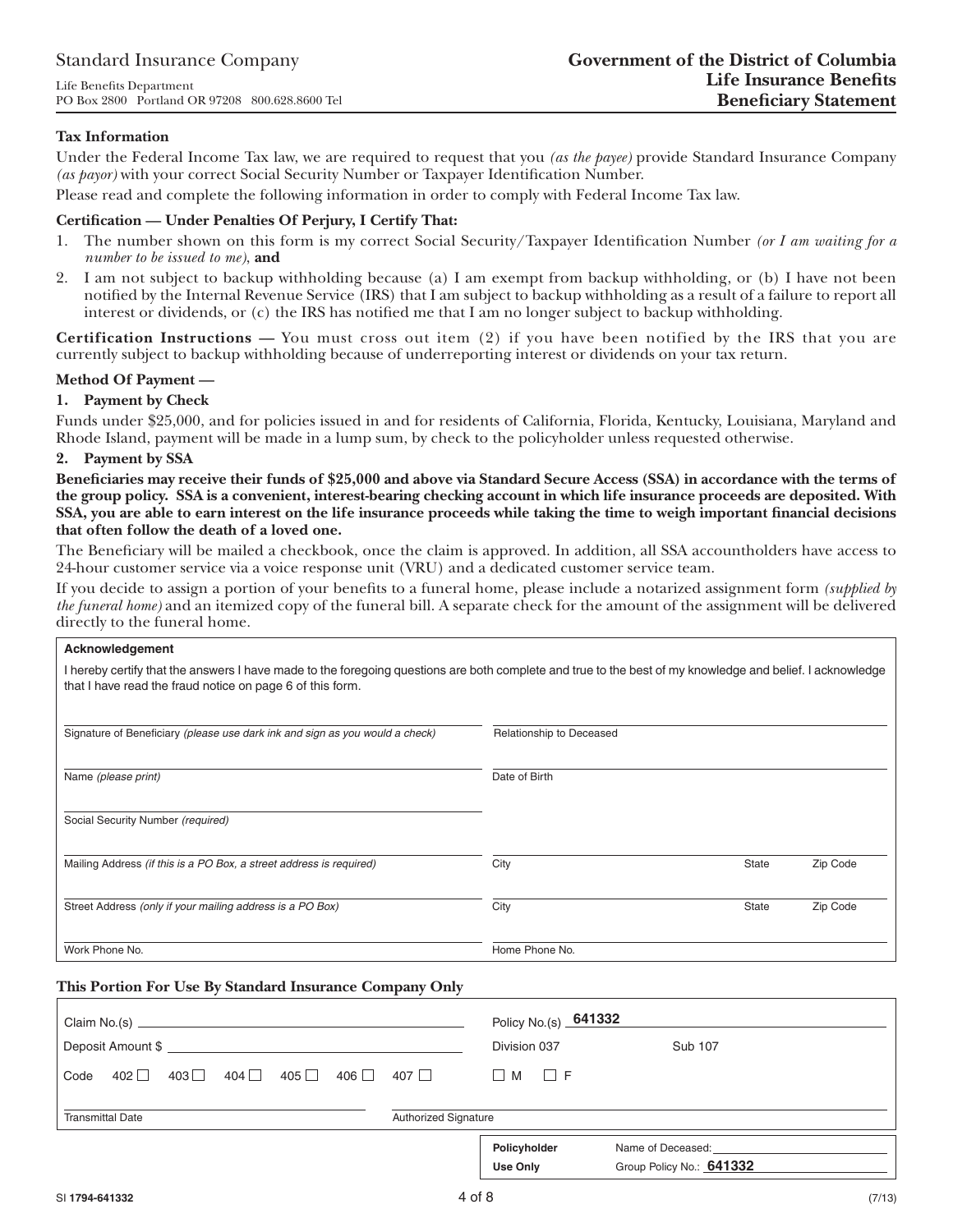## **Standard Secure Access (SSA) Account:**

The SSA Account is a money market checking account. Checks drawn on the SSA Account are payable through The Northern Trust Company, Chicago, Illinois. Checks for \$250 or more may be written against the account balance using special checks provided. There is no limit on the number of checks that can be written against the balance of the account. A check for the full balance may be written at any time. If at any time the account balance falls below \$500, the account automatically will be closed at the end of that month. The final account balance, including interest credited, will be provided by mail.

The SSA Account funds begin earning interest the day they are deposited, with interest compounded daily and added to the account on the last day of the month. The account accrues interest based on the 13-week U.S. Treasury Bill auction rate. Principal and any interest earned are fully guaranteed by The Standard. The interest earned on the SSA Account may be taxable. A personal tax and/or legal advisor should be consulted with questions related to tax issues, and a financial advisor should be consulted for information about other investment opportunities.

An SSA Account statement showing the beginning balance, any withdrawals, interest credited, special service charges if any and the current interest rate that the account is earning is provided monthly by mail.

The SSA Account has no monthly service fees, no per check charges and no charge for additional checks. However, there may be special fees for some services. The current special fees are: \$25.00 for each check returned by the bank as unpaid, such as a check written for more than the account balance; and \$25.00 per check for each Stop Payment order. These fees will be deducted from the account balance and will appear on the monthly statement. The fees are applicable from the date of this disclosure and may change in the future.

Depositing the total proceeds in an SSA Account fully discharges The Standard's obligation under the group life insurance policy. Additional deposits cannot be made to an SSA Account.

The Beneficiary will be mailed a checkbook once the claim is approved. In addition, all SSA accountholders have access to 24-hour customer service via voice response unit (VRU) and a dedicated customer service team.

The account is not insured by the Federal Deposit Insurance Corporation (FDIC). The National Association of Insurance Commissioners (NAIC) advises that you can contact the National Organization of Life and Health Insurance Guarantee Associations at www. nolhga.com for information about coverage and limitations for retained asset accounts by State Guaranty Associations.

While accountholders may choose not to withdraw any portion of these proceeds from their account, they must keep the account active. We will contact accountholders periodically to confirm that they wish to maintain their account. If we do not receive a response, the account may become dormant and presumed abandoned, after which the proceeds may be transferred to the accountholder's state treasurer's office, and the accountholder will need to file a claim with the state to get the proceeds back.

If there are questions, please contact The Standard Life Benefits Department, PO Box 2800, Portland, OR 97208-9929, or call 800.628.8600.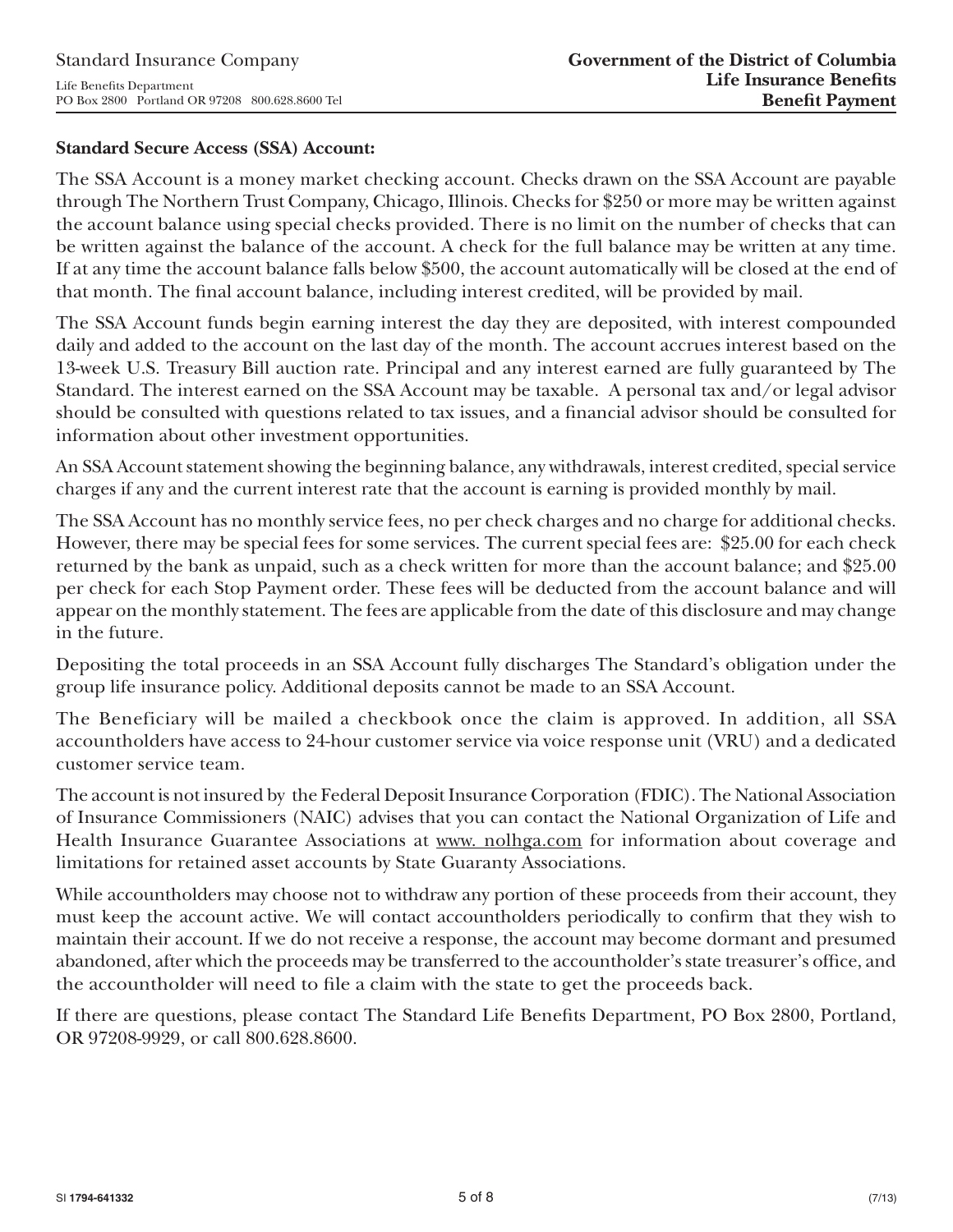Some states require us to provide the following information to you:

#### **ALABAMA, MARYLAND AND RHODE ISLAND RESIDENTS**

Any person who knowingly or willfully presents a false or fraudulent claim for payment of a loss or benefit or who knowingly or willfully presents false information in an application for insurance is guilty of a crime and may be subject to fines and confinement in prison.

#### **CALIFORNIA RESIDENTS**

For your protection, California law requires the following to appear on this form: Any person who knowingly presents a false or fraudulent claim for the payment of a loss is guilty of a crime and may be subject to fines and confinement in state prison.

#### **COLORADO RESIDENTS**

It is unlawful to knowingly provide false, incomplete or misleading facts or information to an insurance company for the purpose of defrauding or attempting to defraud the company. Penalties may include imprisonment, fines, denial of insurance, and civil damages. Any insurance company or agent of an insurance company who knowingly provides false, incomplete, or misleading facts or information to the policyholder or claimant for the purpose of defrauding or attempting to defraud the policyholder or claimant with regard to a settlement or award payable from insurance proceeds shall be reported to the Colorado division of insurance within the department of regulatory agencies.

#### **DISTRICT OF COLUMBIA RESIDENTS**

WARNING: It is a crime to provide false or misleading information to an insurer for the purpose of defrauding the insurer or any other person. Penalties include imprisonment and/or fines. In addition, an insurer may deny insurance benefits, if false information materially related to a claim was provided by the applicant.

#### **FLORIDA RESIDENTS**

Any person who knowingly and with intent to injure, defraud or deceive an insurance company, files a statement of claim or an application containing false, incomplete or misleading information is guilty of a felony of the third degree.

#### **NEW JERSEY RESIDENTS**

Any person who knowingly files a statement of claim containing any false or misleading information is subject to criminal and civil penalties.

#### **NEW YORK RESIDENTS**

Any person who knowingly and with intent to defraud any insurance company or other person files an application for insurance or statement of claim containing any materially false information, or conceals for the purpose of misleading, information concerning any fact material thereto, commits a fraudulent insurance act, which is a crime, and shall also be subject to a civil penalty not to exceed five thousand dollars and the stated value of the claim for each such violation.

#### **PENNSYLVANIA RESIDENTS**

Any person who knowingly and with intent to defraud any insurance company or other person files an application for insurance or statement of claim containing any materially false information or conceals for the purpose of misleading, information concerning any fact material thereto commits a fraudulent insurance act, which is a crime and subjects such person to criminal and civil penalties.

## **ALL OTHER RESIDENTS**

Some states require us to inform you that any person who knowingly and with intent to injure, defraud or deceive an insurance company, or other person, files a statement containing false or misleading information concerning any fact material hereto commits a fraudulent insurance act which is subject to civil and/or criminal penalties, depending upon the state. Such actions may be deemed a felony and substantial fines may be imposed.

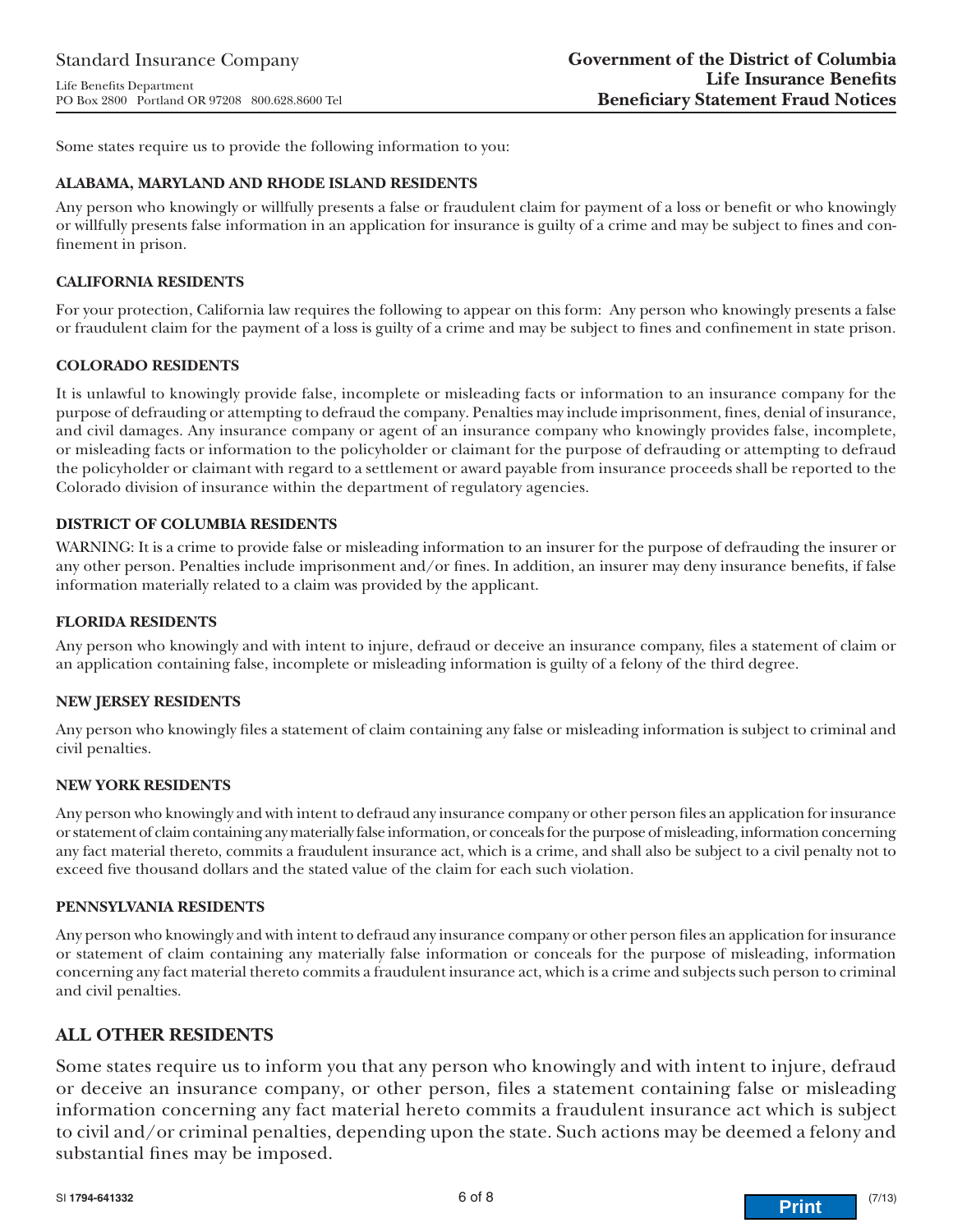

# Standard Secure Access **Confirmation Certificate**

Standard Insurance Company agrees to retain the opening balance and to credit interest and allow checking privileges in accordance with the terms and conditions outlined on the back of this certificate.

Checks drawn on the Standard Secure Access account are payable through The Northern Trust Company, Chicago, Illinois, or any successor bank appointed by The Standard.



Or write to us at:

Standard Secure Access Account PO Box 92987 Chicago IL 60675-2987

## **Standard Insurance Company**

Possession of this Confirmation Certificate does not necessarily mean you are an accountholder.